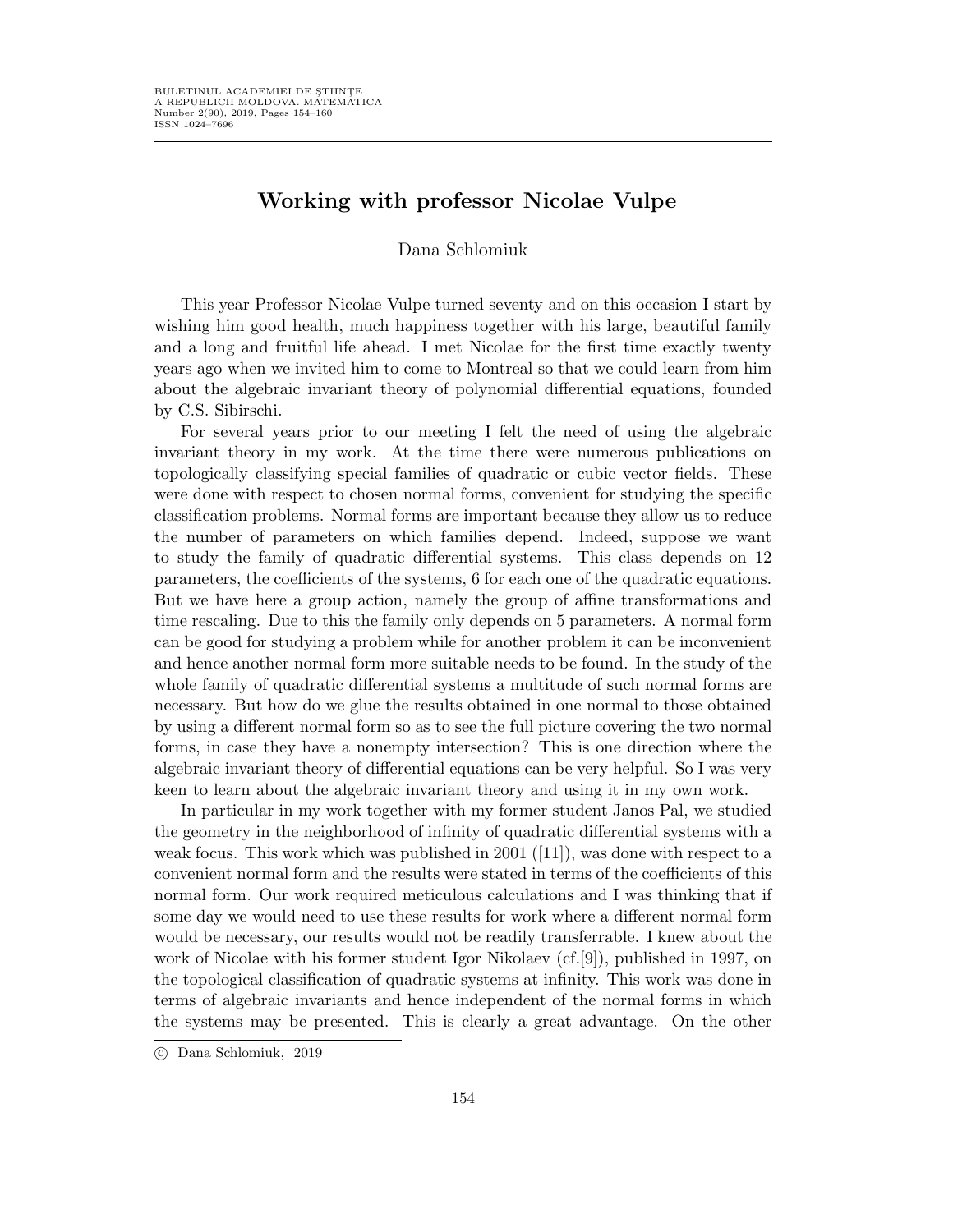hand this work was purely algebraic not using any geometrical concepts. It seemed to me that if we combined our geometrical concepts with their algebraic invariants we could give geometric meaning to some of their invariant polynomials, perhaps even simplify them and we would gain much by making our work independent of the normal forms in which the systems are presented.

I thus began to think about inviting Nicolae to come to Montreal. Around the same time it came to our attention that we could apply for an AUPELF grant and so together with my colleague and former student Christiane Rousseau we made an application for an AUPELF grant and we were successful.

Nicolae came to Montreal in 1999 supported by this grant. I proposed to work with him on the project of combining the geometry Pal and I used in our work, with the algebraic invariants he used in his work with Nikolaiev. Nicolae agreed to work on this project but at the same time he proposed a second project, namely the study of quadratic differential systems possessing invariant straight lines. Work on these two projects resulted in several publications, the last one of them [?] on Lotka–Volterra systems, published in 2012.

In 1999 Dumitru Cozma and Iurie Calin attended the mathematical meeting in Dynamical Systems in Luminy, France, also supported by the AUPELF grant. In June 2000 I organized together with my colleague Luc Belair from the Université du Québec à Montréal the workshop "Asymptotic Series, Differential Algebra and Finiteness Problems in Nonlinear Dynamical Systems" held at the Centre de Recherches Mathématiques (CRM) of the Université de Montréal. We invited the professors Dumitru Cozma, Mihail Popa, Alexandru Subă and Nicolae Vulpe and they came to attend this workshop.

My collaborator, professor Jaume Llibre of the Universitàt Autonoma de Barcelona, also attended this meeting where he met Nicolae. He asked me about my work with Nicolae and I told him about our work on the infinite singularities in quadratic systems and about the work on quadratic systems with invariant lines of at least five total multiplicity. He later invited Nicolae to Barcelona and worked with him on cubic systems with invariant straight lines of total mutiplicity nine [20] and they also worked together with Artés on the topological classification of finite singularities in quadratic systems [3].

My collaboration with Nicolae on the global study of singularities at infinity, which resulted in an article published in 2005 ([13]), was to be the starting point of a period of work extending over several years, culminating with the proof of the geometric classification theorem of the global configurations of finite and infinite singularities in quadratic systems. This theorem forms the content of several articles published over several years, the last results appearing for the first time in a book [5], all of these contributions co-authored by Joan Carles Artés, Jaume Llibre, Nicolae and myself. This book is going to be published by the publishing company Springer Nature Switzerland and will appear in the book series Birkhäuser.

The geometric classification of the global configurations of singularities is deeper than the topological classification including, apart from topological information, algebraic information such as for example information about the multiplicity of the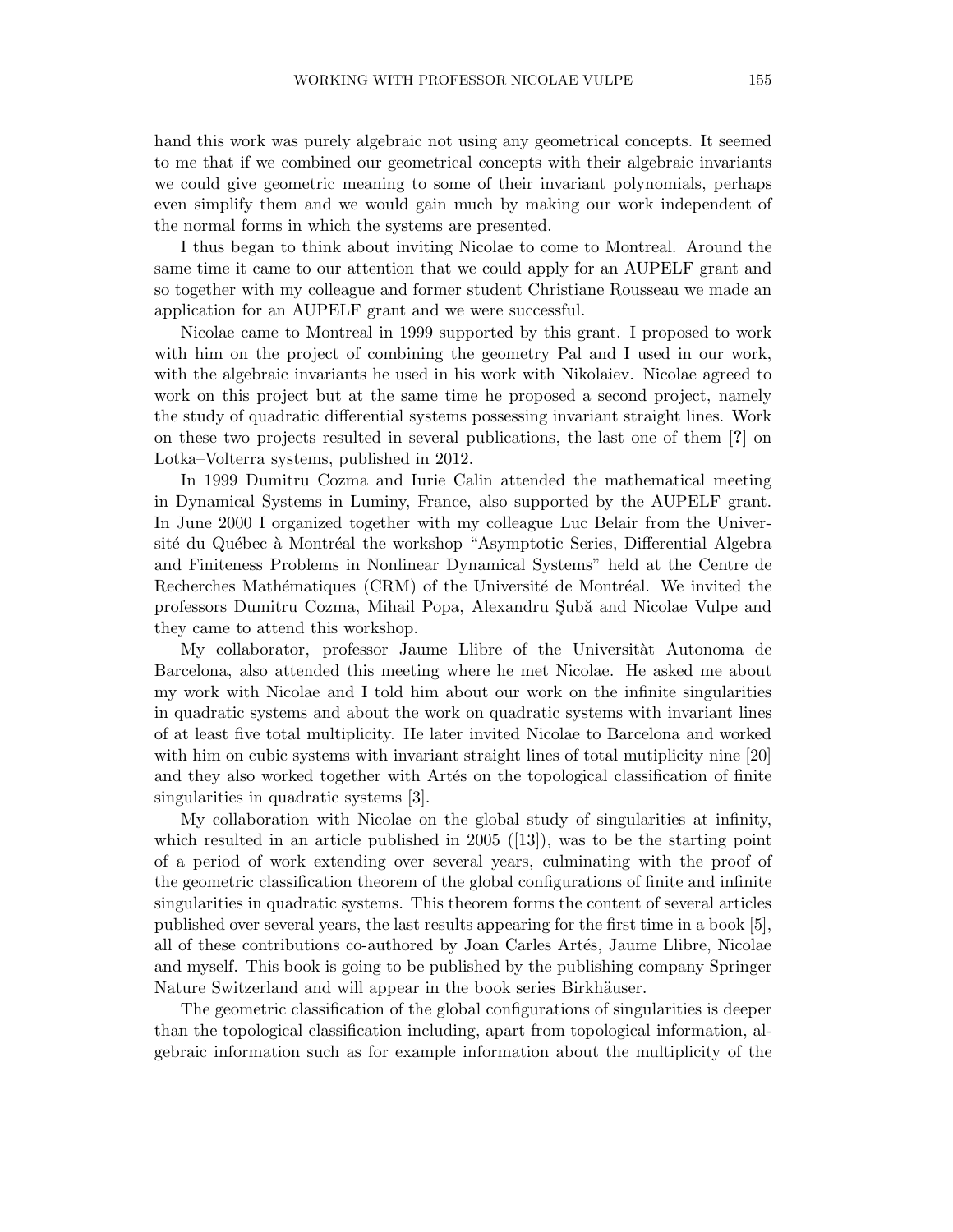#### 156 DANA SCHLOMIUK

singularities, finite or infinite, about the order of weak singularities, types of nodes, information about tangency of solution curves to characteristic directions. This theorem yielded 1765 distinct global geometric such configurations of singularities for this class. The geometric classification is done in the 12-parameter space of the coefficients of the systems and it gives an algorithm for deciding for any quadratic differential systems, independent of the normal form in which the system is presented, what is its global geometric configuration of singularities, finite and infinite. This algorithm was implemented in a computer program. The bifurcation diagram of all these numerous configurations was also obtained and it is expressed in terms of invariant polynomials. This work proves that the algebraic invariant theory of polynomial differential systems has a major role to play in the global studies of families of polynomial vector fields.

Our result on the geometric classification of configurations of singularities in quadratic systems together with results of Artés, Llibre on structurally stable quadratic systems and of Artés, Llibre and Alex Carducci Rezende on structurally unstable quadratic systems of codimension one, open the road for obtaining the complete topological classification of the whole quadratic class, modulo limit cycles. At the moment there is a lot of ongoing work on this topic.

Based on the algebraic invariant theory of polynomial differential systems, intrinsic classifications according to geometric properties of the systems of whole classes of polynomial vector fields were recently obtained. For example the class of all quadratic systems possessing an invariant hyperbola  $(cf.[10])$  and the class of all quadratic systems possessing an invariant ellipse (to be submitted shortly) were recently classified in terms of the configurations of these invariant conics and invariant straight lines whenever they occur in the systems. Bifurcation diagrams of these configurations were done in terms of invariant polynomials. These intrinsic classification results also led to algorithms. Some results on limit cycles which are ellipses were also obtained.

In work by Bujac, Llibre and Vulpe other algorithms were also constructed, for example for determining whether or not a given cubic system possesses a configuration of invariant straight lines of total multiplicity greater than or equal to eight and if the answer is positive then what kind of configuration of invariant lines the system possesses. In the case of the presence of invariant lines of maximum total multiplicity nine, the systems are integrable and the integrals as well as the phase portraits are given ([6]).

The study of integrable systems is important for the study of their neighboring non-integrable systems, using methods of bifurcation theory. The cases of integrable systems are rare but as Arnold said in [1, p. 405] "...these integrable cases allow us to collect a large amount of information about the motion in more important systems...". In 1878 Darboux initiated the theory of planar polynomial differential systems in an article on integrability of such systems in terms of their particular, algebraic solutions ([8]). The Darboux' integrability theory provides a link between the number of algebraic particular solutions of the systems (or irreducible invariant algebraic curves over the complex numbers), and the integrability of the polynomial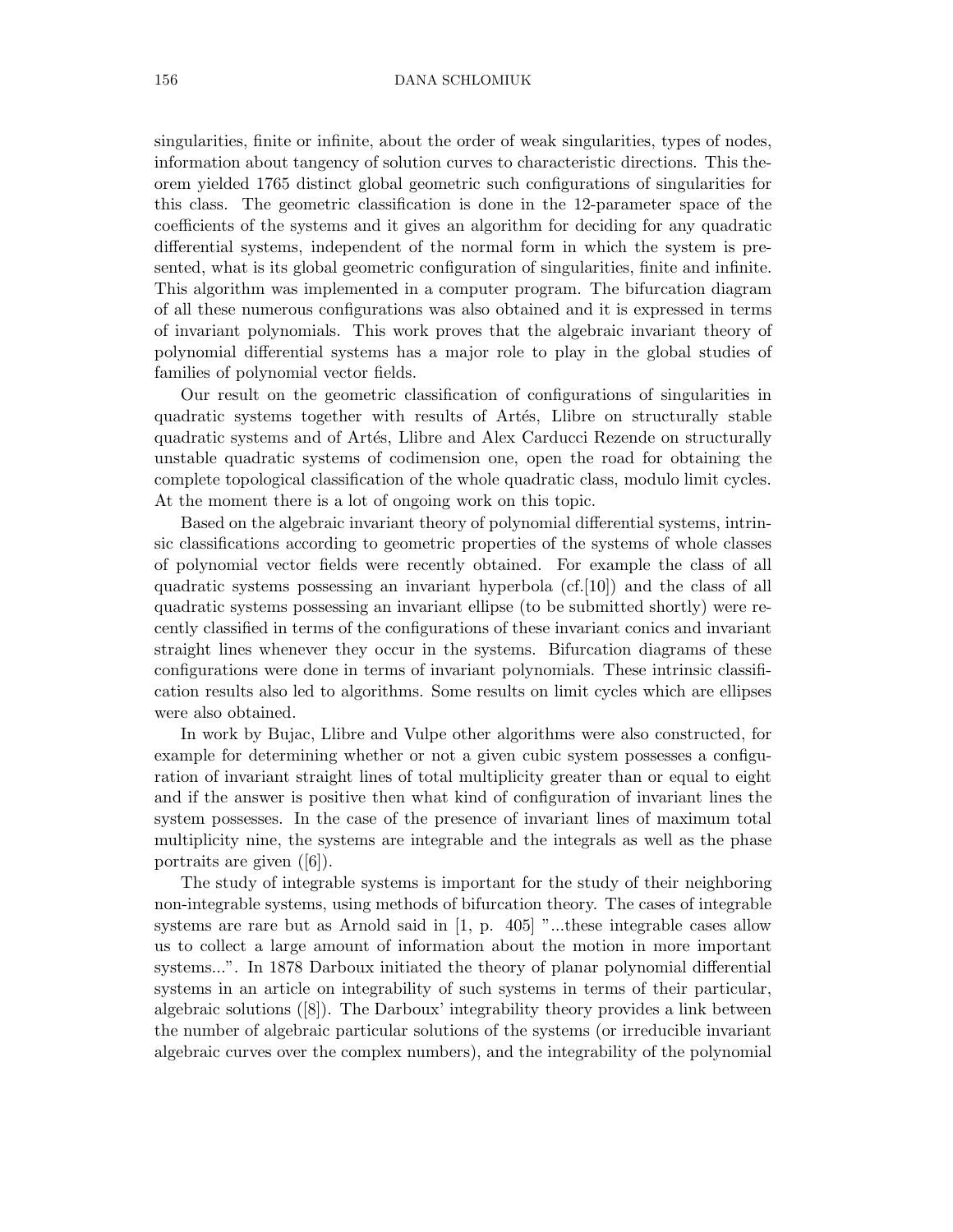systems. The main theorem of Darboux provides a lower bound  $n(n + 1)/2 + 1$ of the number of algebraic solution curves for a differential system of degree  $n$  to have a first integral computed using the polynomials defining these curves (Darboux integrability). This is not the best lower bound for having Darboux integrability and there has been a lot work on improving Darboux' result.

A particular case of Darboux integrability is the notion of algebraic integrability, by this meaning the existence of a rational first integral of the system. The problem of Poincar´e on algebraic integrability stated in 1891, which is still open, asks to recognize when a planar polynomial differential system possesses a rational first integral. Work for constructing a data base of low degree differential systems in order to get new insight into this problem or to solve the problem for specific classes of systems is in progress. Nicolae's work together with Artés and Llibre in  $[4], [2]$ could be considered to be part of this program. Work on Darboux integrability and on Poincar´e's problem lie at a crossroad of ODE theory with algebraic geometry and differential algebra.

The project proposed to me by Nicolae when we first met in Montreal in 1999 was to study quadratic differential systems possessing invariant straight lines. We proved that all the quadratic systems possessing invariant lines of total multiplicity 4, including the line at infinity, are integrable (cf.[15],[16]) possessing Liouvillian first integrals and those for which the lines have total multiplicity at least 5 are Darboux integrable  $(cf.[12],[14])$ . Another work was on the topological classification of all quadratic differential systems with the line at infinity filled up with singularities (cf.[17]). We also proved that all these systems are Darboux integrable.

The next step in this program was to consider the family of quadratic systems with total multiplicity at least three. This family includes the class of Lotka–Volterra systems, very important for its applications. Systems in this class are defined as having two distinct real affine invariant straight lines, intersecting at a finite point, as well as the invariant line at infinity. We worked on topologically classifying this family while in Princeton at the Institute for Advanced Studies (IAS) where Nicolae and I were invited for a period of three weeks. There were four papers all claiming to give the full topological classification of this class but these classifications turned out to be incomplete and with some erroneous phase portraits. Furthermore the work was done via several normal forms with no global tools to connect them. Thus some phase portraits appear repeated in several of these normal forms and it was very difficult to obtain a global picture. Of course no global bifurcation diagram was given. This was the situation we encountered when we started to work on this problem using the algebraic invariant theory. In [18] we gave the classification of quadratic Lotka-Volterra systems in terms of their configurations of invariant lines. In [?] we obtained the global topological classification of the Lotka-Volterra systems in invariant form and gave their bifurcation diagram in the 12-parameter space of coefficients in terms of invariant polynomials.

As already mentioned, the program later extended to include cubic differential systems. The last work in this program is on the class of non-degenerate real planar cubic vector fields, which possess four distinct real infinite singularities and invariant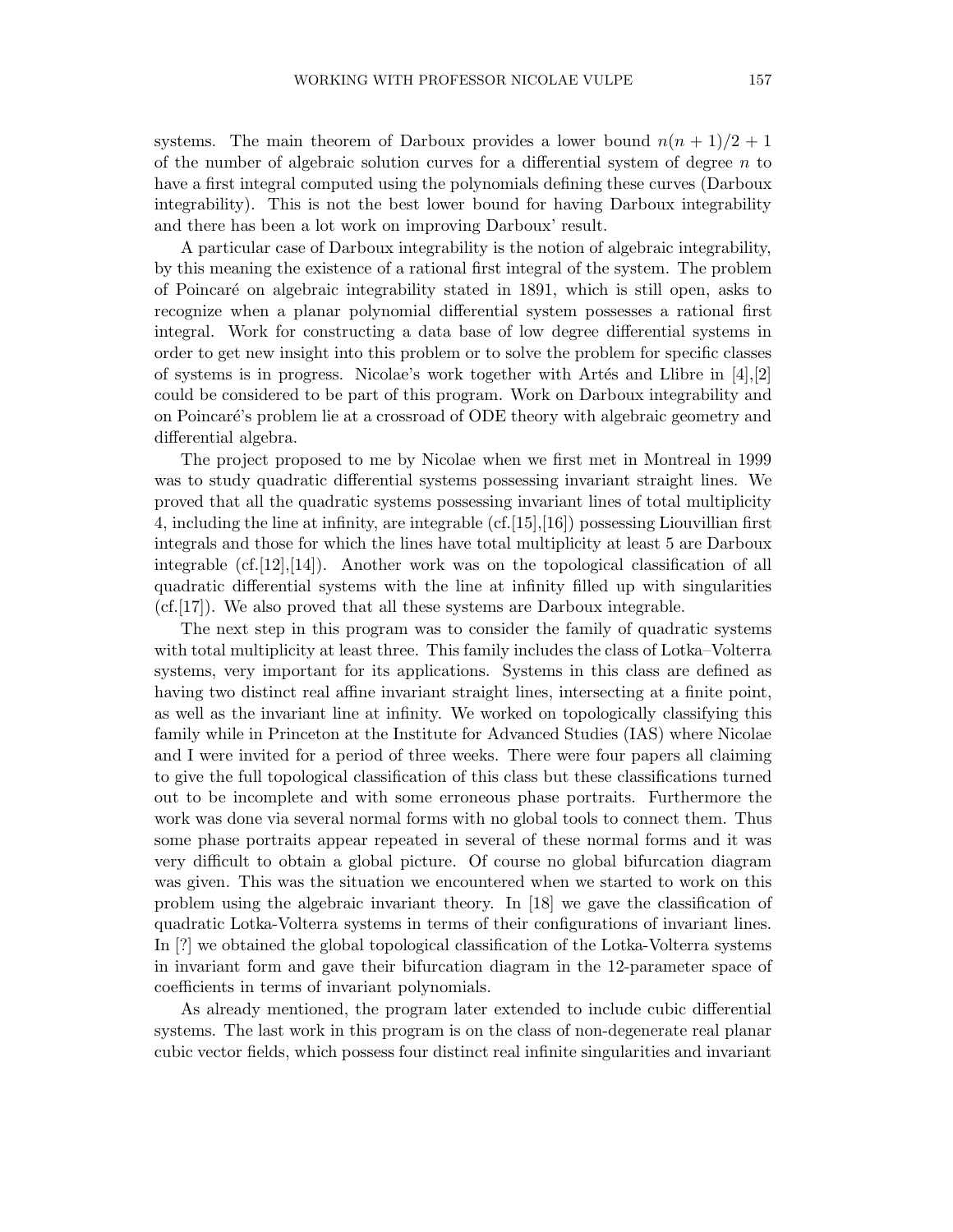straight lines of total multiplicity 7, including the line at infinity ([7]).

Nicolae's contributions to all these results were absolutely essential as he is the one among us who most masterfully handles the algebraic theory of invariants founded by Sibirschi and which was further developed by Nicolae and his colleagues from the Chisinǎu school, among them Baltag, Bularas, Calin, Popa and the students of Popa. Our work was spread over twenty years and although all four of us, authors of the forthcoming book and joint authors of several publications, are passionate about mathematics, it took a great deal more, in particular a lot of patience, meticulousness and scrupulous checking both on the theoretical and computational sides, to complete together this work. Nicolae's determination and his extraordinary capacity for focusing were precious qualities in this work.

We always got together in the spring in Barcelona, in late summer some of us in Chisinău and in the fall in Montreal. These were periods of intense work with an occasional weekend outing on Catalonia's beautiful Costa Brava, to the wineries of Moldova or the beautiful region of Mauricie for a lunch at the Sacacomie log cabin inn in the province of Québec,... We were also together in Banff in November 2008 surrounded by the magnificent Canadian Rocky Mountains, where we attended the meeting at the Banff International Research Station (BIRS) on Classical Problems on Planar Polynomial Vector Fields, organized by Jaume Llibre and myself. I also recall the splendid colours of autumn in the parc and the woods surrounding the IAS in Princeton in October 2009 where Nicolae and I spent three weeks. So many beautiful sights and precious memories for us!

Finally I want to mention here Nicolae's beautiful work [21]. In this work he gives a complete characterization of the finite weak singularities of quadratic systems via invariant theory. This comparatively short article of 29 pages, is perhaps the best place where the reader can get to measure the mastery of invariant polynomials displayed by Nicolae. Weak singularities have a very important role to play in the production of limit cycles and hence also in Hilbert's 16th problem. They also played an important role in our classification of the global geometrical configurations of singularities in quadratic systems and of course in this we relied on Nicolae's paper [21]. His beautiful results in this paper give a very good idea of what can be done by using the algebraic invariant theory.

## Acknowledgment

We were supported in achieving these results by our hosting institutions in particular the CRM of the Université de Montréal, the Academy of Sciences of Moldova, the Institute of Mathematical and Computer Science of Moldova, the Universitat Autònoma de Barcelona. We also need to mention here the several grants which supported our work: AUPELF, MCYT/FEDER number MTM 2008-03437, MINECO number MTM2013-40998-P and MTM2016-77278-P (FEDER), ICREA Academia, the AGAUR grants 2009SGR 410 and 2014 SGR568, the European Community grants FP7-PEOPLE-2012-IRSES 316338 and 318999, several grants of NSERC of Canada, the last one being RGPIN - RN000355 and the grants CRDF-MRDA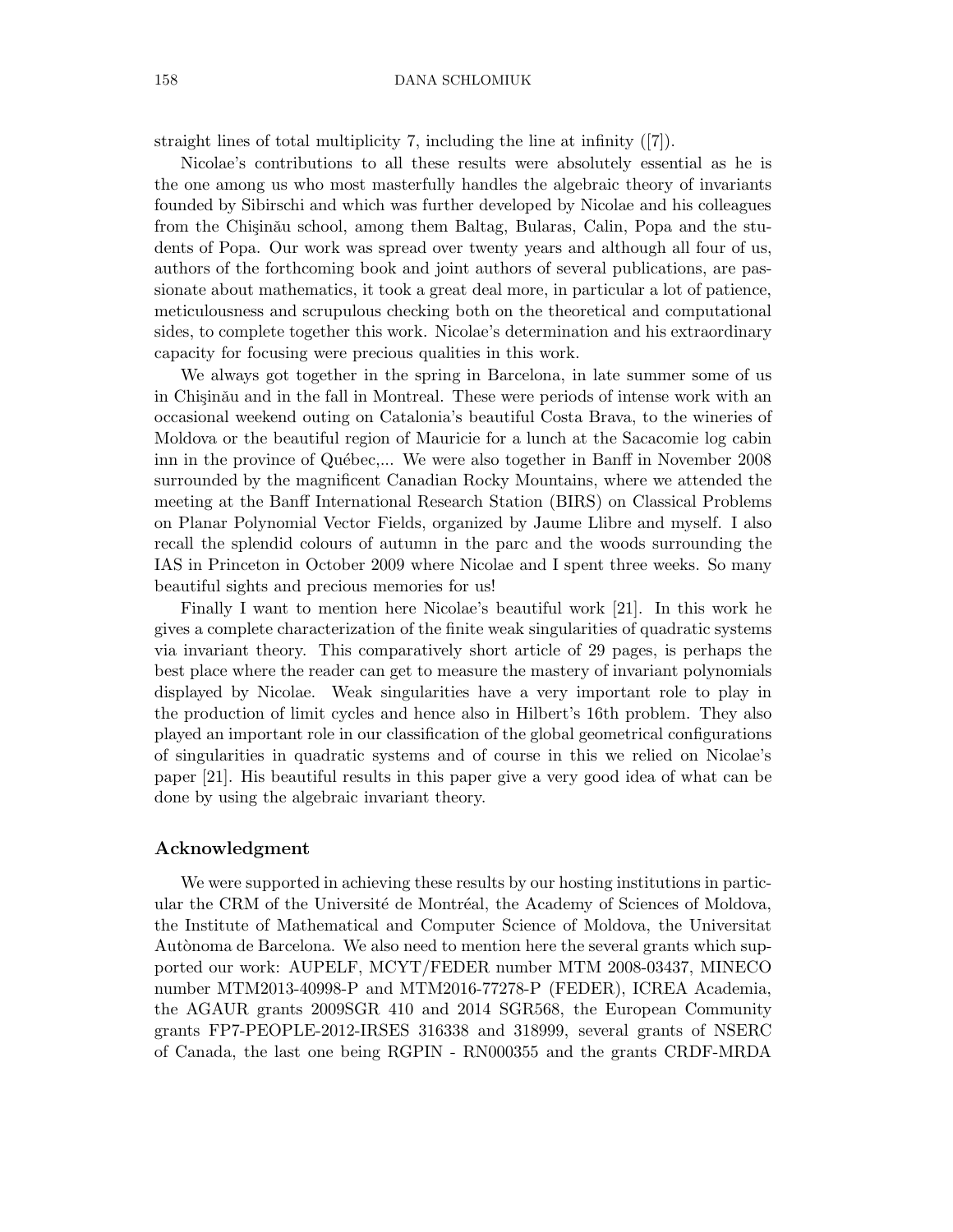CERIM-1006-06 and 12.839.08.05F-SCSTD-ASM from Moldova.

#### References

- [1] V. Arnold. *Métodes mathématiques de la mécanique classique*, Éditions MIR, Moscou, 1976.
- [2] J. C. Artés, J. Llibre and N. I. Vulpe, *Quadratic systems with a rational first integral of degree* 2: a complete classification in the coefficient space  $\mathbb{R}^{12}$ , Rend. Circ. Mat. Palermo (2), 56 (2007), 417–444.
- [3] J. C. Artés, J. Llibre and N. Vulpe, Singular points of quadratic systems: a complete classification in the coefficient space  $\mathbb{R}^{12}$ , International Journal of Bifurcation Theory and Chaos, Vol. 18, No.2 (2008), 313–362.
- [4] J. C. Artés, J. Llibre and N. Vulpe, *Quadratic systems with a polynomial first integral: a com*plete classification in the coefficient space  $\mathbb{R}^{12}$ , J. Differential Equations, 246 (2009), 3535-3558.
- [5] J. C. Artés, J. Llibre, D. Schlomiuk and N. Vulpe, *Geometric configurations of singularities* of planar polynomial differential systems [A global classification in the quadratic case]. To be published by Birkhauser, 2019.
- [6] C. Bujac, J. Llibre, N. Vulpe, First integrals and phase portraits of planar polynomial differential cubic systems with the maximum number of invariant traight lines, Qual. Theory Dyn. Syst. 15 (2016), No. 2, 327–348.
- [7] C. Bujac, D. Schlomiuk and N. Vulpe, Cubic differential systems with invariant straight lines of total multiplicity seven and four real distinct infinite singularities, Submitted for publication in 2019.
- [8] G. Darboux, Mémoire sur les équations différentielles du premier ordre et du premier degré, Bulletin de Sciences Mathématiques, 2me série, 2 (1) (1878), 60-96; 123-144; 151-200.
- [9] I. Nikolaev, N. Vulpe, Topological classification of quadratic systems at infinity, Journal of the London Mathematical Society, 2 (1997), no. 55, 473-488.
- [10] R.D.S. Oliveira, A.C. Rezende and N. Vulpe, Family of quadratic differential systems with *invariant hyperbolas: a complete classification in the space*  $\mathbb{R}^{12}$ , Electron. J. Differential Equations,  $162$  (2016), 1–50.
- [11] D. Schlomiuk, J. Pal, On the Geometry in the Neighborhood of Infinity of Quadratic Differential Systems with a Weak Focus. Qualitative Theory of Dynamical Systems, 2 (2001), no. 1, 1-43.
- [12] D. Schlomiuk, N. Vulpe, Planar quadratic differential systems with invariant straight lines of at least five total multiplicity, Qualitative Theory of Dynamical Systems, 5 (2004), 135–194.
- [13] D. Schlomiuk, N. Vulpe, Geometry of quadratic differential systems in the neighborhood of  $infinity, J.$  Differential Equations,  $215$  (2005), 357-400.
- [14] D. Schlomiuk, N. Vulpe, Integrals and phase portraits of planar quadratic differential systems with invariant lines of at least five total multiplicity, Rocky Mountain Journal of Mathematics, 38 (2008), No. 6, 1–60.
- [15] D. Schlomiuk, N. Vulpe, Planar quadratic differential systems with invariant straight lines of total multiplicity four, Nonlinear Anal., 2008, 68, No. 4, 681–715.
- [16] D. Schlomiuk, N. Vulpe, Integrals and phase portraits of planar quadratic differential systems with invariant lines of total multiplicity four, Bul. Acad. Stiinte Repub. Mold., Mat., No. 1(56), 2008, 27–83.